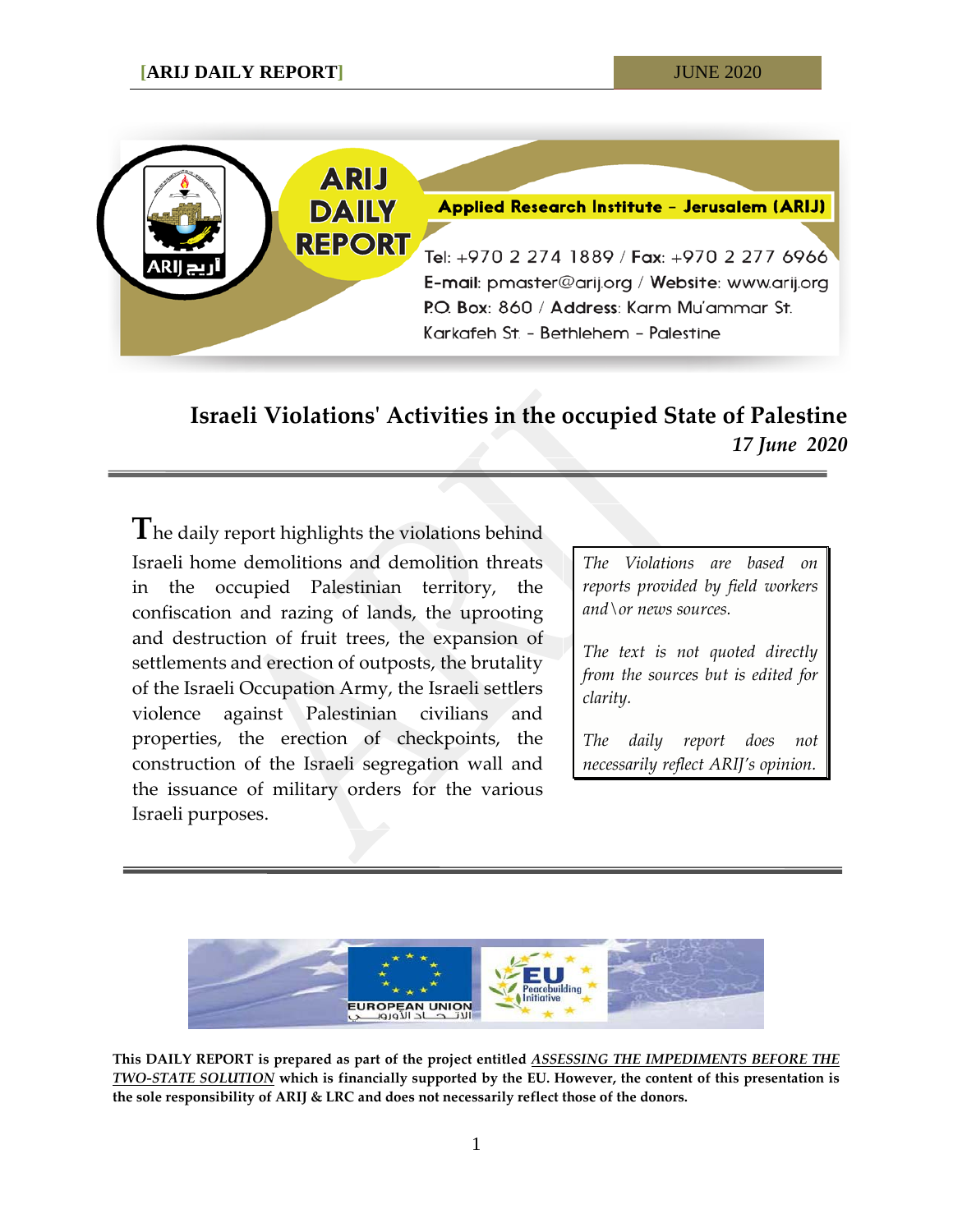# **Violations of the Israeli occupation Army**

- The Israeli Occupation Army (IOA) detained five children, in addition to a mother and her son, in Silwan town, south of the Al-Aqsa Mosque, in occupied East Jerusalem. The IOA stormed and ransacked many homes in the town, and interrogated the Palestinians. The IOA detained five children, identified as Sultan Mahran Shweiki, 14, Walid Abdul-Razeq, 17, Adam Siyam, 14, his brother Amer, 17, and Mahdi Khdour, 14. Furthermore, the IOA detained Eman al-A'war, the mother of detainee Mohammad al-A'war, who has been imprisoned by Israeli since 2018, in addition to her other son, Jibreel. Eman was about to head to the Negev Desert Detention Camp to visit her imprisoned son, Mohammad, for the first time in four months after Israel suspended all visitations. Her husband was taken prisoner three weeks ago, and remains under interrogation, held in a cell in the al-Maskobiyya interrogation facility in Jerusalem. (IMEMC 17 June 2020)
- In Aqabat Jaber refugee camp, in Jericho governorate in the eastern West Bank, the Israeli Occupation Army (IOA) searched homes and summoned Mohammad Nour al-Meemy for interrogation. (IMEMC 17 June 2020)
- The Israeli Occupation Army (IOA) invaded Kafr 'Aqab Palestinian town, north of occupied East Jerusalem, and injured five Palestinians during ensuing protests with rubber-coated steel bullets. The fifth Palestinian was injured after falling while the Israeli Occupation Army (IOA) were chasing him. Many Palestinians suffered the effects of teargas inhalation and received the needed treatment without. (IMEMC 17 June 2020)
- The Israeli Occupation Army (IOA) detained four Palestinians, including two children, in the Old City and the al-'Isawiya town, in occupied East Jerusalem, after assaulting them. The child was detained by undercover Israeli army. The IOA attacked several children in the Council Gate area of the Old City, and repeatedly tasered one of them. The detained Palestinians in the Old City have been identified as Abdul-Rahman Basheeti, 15, Adham Za'tari, and Mohammad Teryaqi. In addition, undercover Israeli occupation Army (IOA) detained one child, identified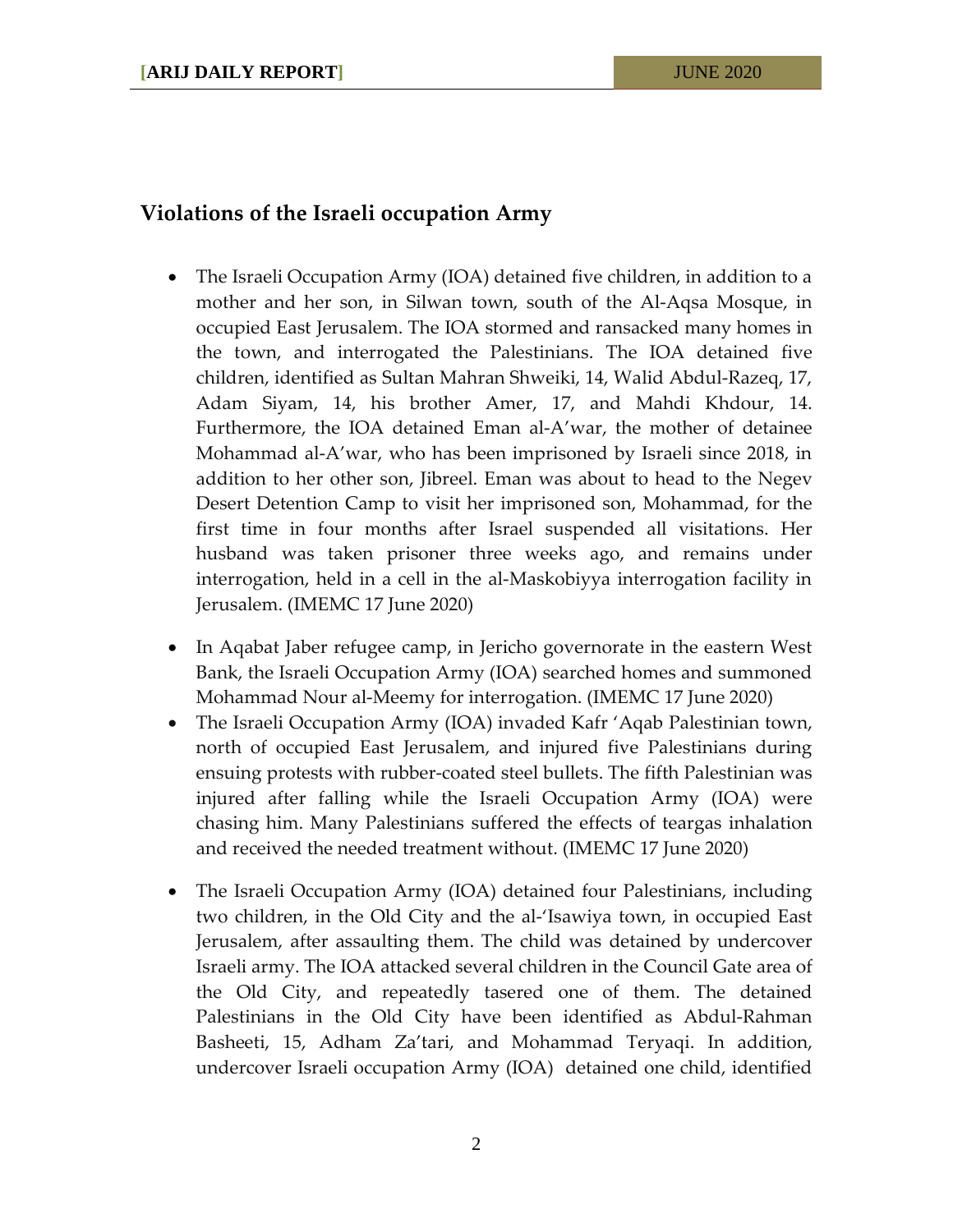as Abdullah Rafat Mahmoud, in the al-'Isawiya town. (IMEMC 17 June 2020)

# **Israeli Settler Violence**

- Many Israeli settlers burned Palestinian agricultural in Burin village, south of the northern West Bank city of Nablus. The settler came from the Ronim outpost, and burnt agricultural lands in the eastern area of the village, setting fields and trees ablaze. The Israeli Occupation Army (IOA) arrived in the area, and started firing gas bombs and concussion grenades at the Palestinians, who were trying to remove the colonists and extinguish the fire. There have been no immediate reports of injuries or arrests among the Palestinians. (IMEMC 17 June 2020)
- Dozens of Israeli settlers escorted by police forces desecrated the Aqsa Mosque in Occupied Jerusalem. The Israeli occupation Army (IOA) expelled Muslim worshipers from the eastern area of the Mosque as settlers were touring its courtyards. For the first time, a policewoman from the ultra-Orthodox Haredi sect among the police officers who were guarding the settlers during their tours. (IMEMC 17 June 2020)

#### **Home Demolition & Demolition threats**

- The Israeli Occupation Army (IOA) seized five Palestinian-owned bulldozers in addition to other excavation equipment, in the western Almazra'a village, northwest of the central West Bank city of Ramallah. Dozens of IOA invaded the quarry excavation site and seized equipment as well as a power generator. Not only did they seize that equipment, including five bulldozers, but they also held five workers inside a Caravan, and prevented them from working. (IMEMC 17 June 2020)
- The Israeli Occupation Army (IOA) prevented Palestinian farmers from cultivating their own farm lands, [dismantled](http://imemc.org/article/palestinian-tents-agricultural-structures-greenhouse-demolished-by-israeli-authorities/) green houses, [demolished](http://imemc.org/article/israeli-troops-demolish-palestinian-owned-stands-at-qalandia-checkpoint/) vegetable stands, and [closed](http://imemc.org/article/israeli-forces-close-an-archaeological-site-in-nablus-city/) archaeological sites. (IMEMC 17 June 2020)
- The Israeli Occupation Army (IOA) accompanied by bulldozers, invaded Abu Dis town, east of occupied East Jerusalem, before demolishing a shed, an under-construction building, and several stores, owned by Palestinians from the town. The IOA demolished a shed owned by Daoud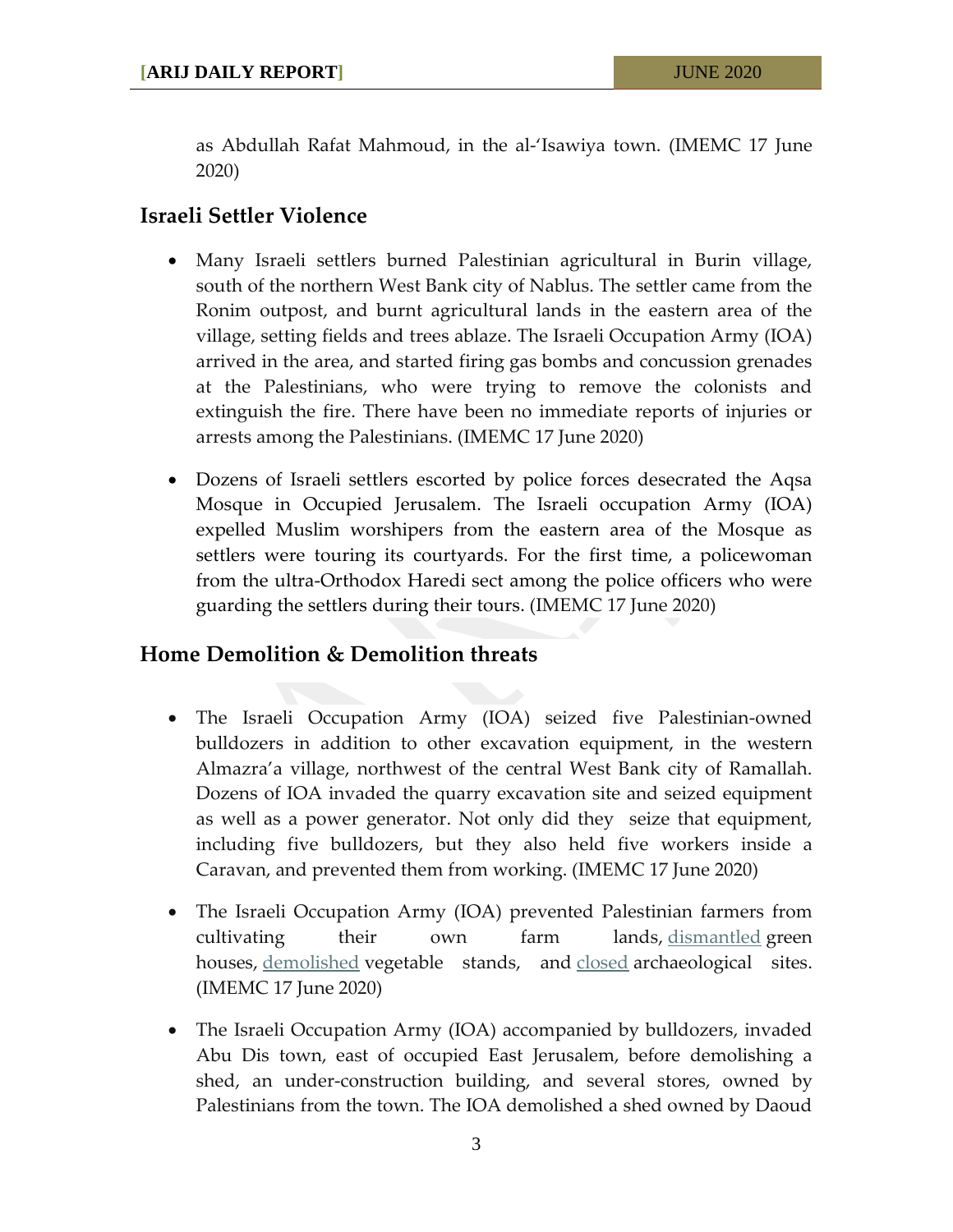Salam Shqeirat, an under-construction building owned by Tareq Sarkhi, in addition to an under-construction residential building owned by Ali Suwwan and Mohammad al-A'raj. The IOA also demolished a wall of the soccer filed belonging to Al-Quds University in Abu Dis. (IMEMC 17 June 2020)

- In Hebron governorate, in southern West Bank, the Israeli Occupation Army (IOA) stormed and ransacked many homes, especially in Beit Ummar town, northwest of Hebron city, and detained six Palestinians. The detained citizens were identified as as Wahid Hamdi Abu Mariya, 52, Mohammad Shehda Sleibi, 22, Nour Mohammad Sleibi, 18, and Suleiman Jawdat Bahar, 21. Abu Mariya is also a former political prisoner who spent many years in Israeli prisons. (IMEMC 17 June 2020)
- In Yatta town, south of Hebron, the Israeli Occupation Army (IOA) detained Ra'ed Yaqeen al-Ja'bari and Younis Arafat Basal, 29. (IMEMC 17 June 2020)
- The Israeli Occupation Army (IOA) invaded and ransacked homes in Ya'bad town, southwest of the northern West Bank city of Jenin, and detained a former political prisoner, identified as Amer Abdul-Rahman Ba'jawi, in addition to Hafeth Ibrahim Abu Bakr. (IMEMC 17 June 2020)
- The Israeli Occupation Army (IOA) detained Hamza Khairi Qobbaj, 23, from Anabta town, east of the northern West Bank city of Tulkarem, after stopping him at the Ennab military roadblock. (IMEMC 17 June 2020)
- In Ramallah, in central West Bank, the Israeli Occupation Army (IOA) detained Hamza al-Bis, 20, from the al-Am'ari refugee camp. (IMEMC 17 June 2020)
- The Israeli Occupation Army (IOA) detained a former political prisoner, a student at Birzeit University, Hamza Zalloum. (IMEMC 17 June 2020)
- The Israeli Occupation Army (IOA) detained two former political prisoners, identified as Mohammad Ahmad Hammad and Abdul-Aziz Hamed, at the northern entrance of al-Biereh city. (IMEMC 17 June 2020)

# **Confiscation & Razing of lands**